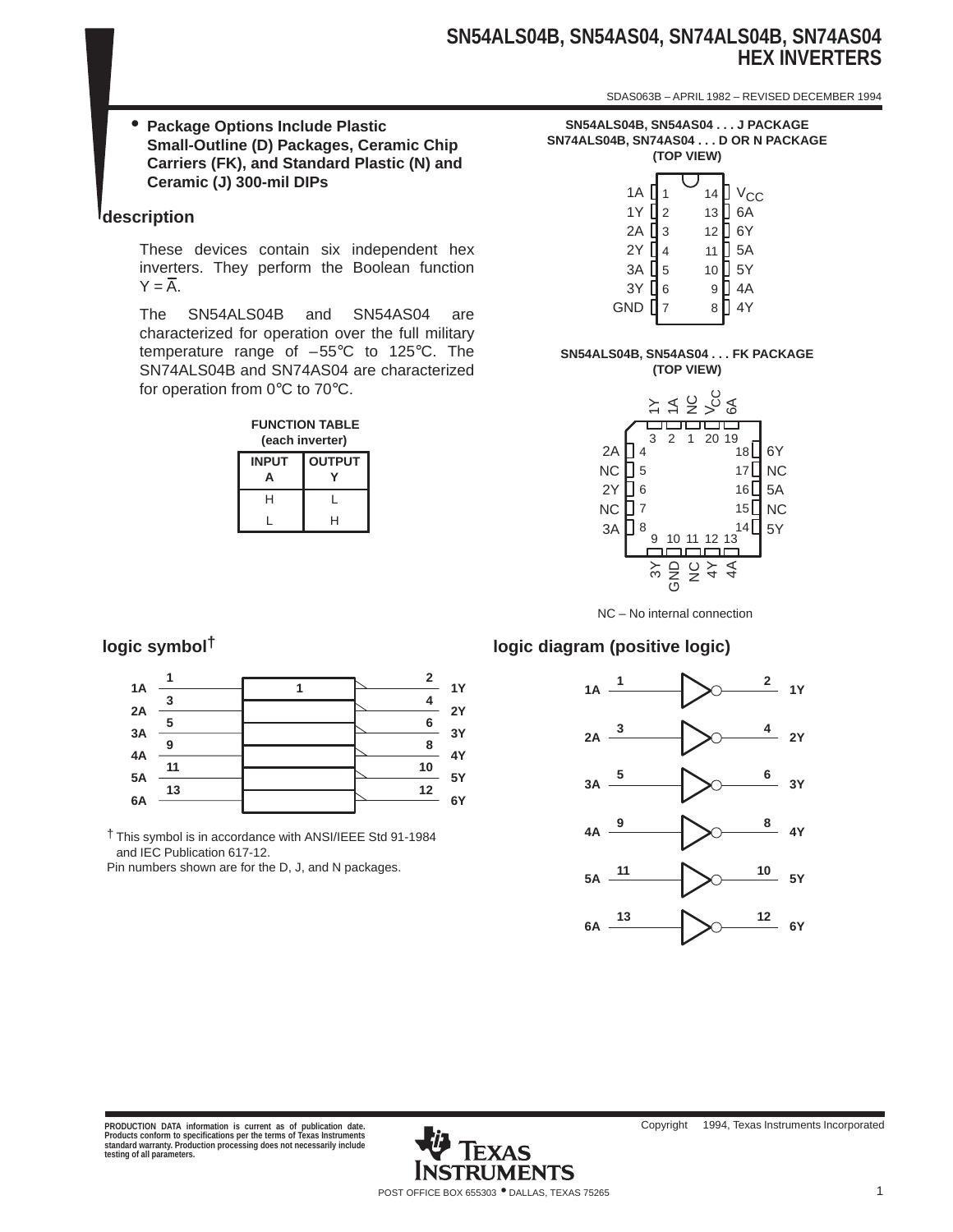### **SN54ALS04B, SN54AS04, SN74ALS04B, SN74AS04 HEX INVERTERS**

 SDAS063B – APRIL 1982 – REVISED DECEMBER 1994

### **absolute maximum ratings over operating free-air temperature range (unless otherwise noted)†**

† Stresses beyond those listed under "absolute maximum ratings" may cause permanent damage to the device. These are stress ratings only, and functional operation of the device at these or any other conditions beyond those indicated under "recommended operating conditions" is not implied. Exposure to absolute-maximum-rated conditions for extended periods may affect device reliability.

### **recommended operating conditions**

|                 |                                | SN54ALS04B |            | SN74ALS04B       |            |            | <b>UNIT</b> |             |
|-----------------|--------------------------------|------------|------------|------------------|------------|------------|-------------|-------------|
|                 |                                | <b>MIN</b> | <b>NOM</b> | <b>MAX</b>       | <b>MIN</b> | <b>NOM</b> | <b>MAX</b>  |             |
| $V_{CC}$        | Supply voltage                 | 4.5        | 5          | 5.5              | 4.5        | 5          | 5.5         |             |
| V <sub>IH</sub> | High-level input voltage       | 2          |            |                  | っ          |            |             | V           |
|                 | Low-level input voltage        |            |            | $0.8^{\ddagger}$ |            |            | 0.8         | $\vee$      |
| $V_{IL}$        |                                |            |            | 0.7 <sup>5</sup> |            |            |             |             |
| l <sub>OH</sub> | High-level output current      |            |            | $-0.4$           |            |            | $-0.4$      | mA          |
| $I_{OL}$        | Low-level output current       |            |            |                  |            |            | 8           | mA          |
| <b>TA</b>       | Operating free-air temperature | $-55$      |            | 125              |            |            | 70          | $^{\circ}C$ |

‡ Applies over –55°C to 70°C temperature range

§ Applies over 70°C to 125°C temperature range

### **electrical characteristics over recommended operating free-air temperature range (unless otherwise noted)**

| <b>PARAMETER</b> | <b>TEST CONDITIONS</b>     |                         | SN54ALS04B       |            |            | SN74ALS04B  | <b>UNIT</b> |            |        |
|------------------|----------------------------|-------------------------|------------------|------------|------------|-------------|-------------|------------|--------|
|                  |                            |                         | <b>MIN</b>       | <b>TYP</b> | <b>MAX</b> | <b>MIN</b>  | <b>TYP</b>  | <b>MAX</b> |        |
| V <sub>IK</sub>  | $V_{\text{CC}} = 4.5 V,$   | $I_1 = -18$ mA          |                  |            | $-1.2$     |             |             | $-1.2$     | $\vee$ |
| VOH              | $V_{CC}$ = 4.5 V to 5.5 V, | $I_{OH} = -0.4$ mA      | $V_{\rm CC}$ – 2 |            |            | $V_{CC}$ -2 |             |            | V      |
| VOL              | $V_{C}C = 4.5 V$           | $I_{OL} = 4 mA$         |                  | 0.25       | 0.4        |             | 0.25        | 0.4        | $\vee$ |
|                  |                            | $I_{OL} = 8 \text{ mA}$ |                  |            |            |             | 0.35        | 0.5        |        |
|                  | $V_{\text{CC}} = 5.5 V,$   | $V_I = 7 V$             |                  |            | 0.1        |             |             | 0.1        | mA     |
| ŀщ               | $V_{CC} = 5.5 V,$          | $V_1 = 2.7 V$           |                  |            | 20         |             |             | 20         | μA     |
| IIL.             | $V_{\text{CC}} = 5.5 V,$   | $V_1 = 0.4 V$           |                  |            | $-0.1$     |             |             | $-0.1$     | mA     |
| $10^{\#}$        | $V_{\rm CC}$ = 5.5 V,      | $V_{\Omega} = 2.25 V$   | $-20$            |            | $-112$     | $-30$       |             | $-112$     | mA     |
| <sup>I</sup> CCH | $V_{\rm CC}$ = 5.5 V,      | $V_1 = 0$               |                  | 0.65       | 1.1        |             | 0.65        | 1.1        | mA     |
| <b>ICCL</b>      | $V_{CC} = 5.5 V,$          | $V_1 = 4.5 V$           |                  | 2.9        | 4.4        |             | 2.9         | 4.2        | mA     |

 $\overline{\P}$  All typical values are at V<sub>CC</sub> = 5 V, T<sub>A</sub> = 25°C.

# The output conditions have been chosen to produce a current that closely approximates one half of the true short-circuit output current, I<sub>OS</sub>.

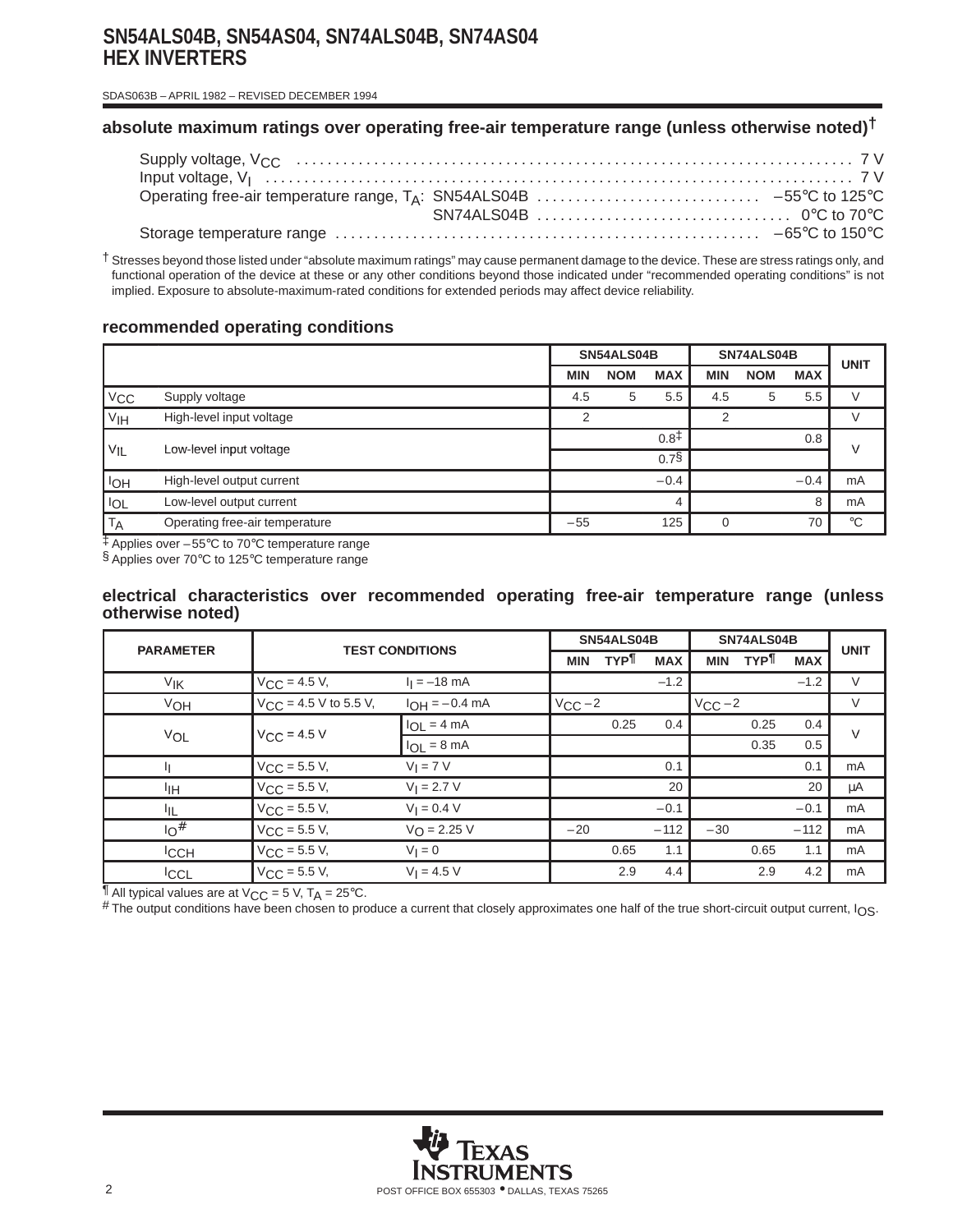# **SN54ALS04B, SN54AS04, SN74ALS04B, SN74AS04 HEX INVERTERS** SDAS063B – APRIL 1982 – REVISED DECEMBER 1994

### **switching characteristics (see Figure 1)**

| <b>PARAMETER</b> | <b>FROM</b><br>(INPUT) | ТО<br>(OUTPUT) | $V_{CC}$ = 4.5 V to 5.5 V,<br>$C_L = 50$ pF,<br>$R_L$ = 500 $\Omega$ ,<br>$T_A$ = MIN to MAXT | <b>UNIT</b> |            |            |    |
|------------------|------------------------|----------------|-----------------------------------------------------------------------------------------------|-------------|------------|------------|----|
|                  |                        |                | SN54ALS04B                                                                                    |             | SN74ALS04B |            |    |
|                  |                        |                | <b>MIN</b>                                                                                    | <b>MAX</b>  | <b>MIN</b> | <b>MAX</b> |    |
| <sup>t</sup> PLH |                        |                |                                                                                               |             | 3          | 11         | ns |
| t <sub>PHL</sub> | A                      |                |                                                                                               | 13          |            | 8          |    |

† For conditions shown as MIN or MAX, use the appropriate value specified under recommended operating conditions.

### **absolute maximum ratings over operating free-air temperature range (unless otherwise noted)‡**

‡ Stresses beyond those listed under "absolute maximum ratings" may cause permanent damage to the device. These are stress ratings only, and functional operation of the device at these or any other conditions beyond those indicated under "recommended operating conditions" is not implied. Exposure to absolute-maximum-rated conditions for extended periods may affect device reliability.

### **recommended operating conditions**

|                   |                                | <b>SN54AS04</b> |            | <b>SN74AS04</b> | <b>UNIT</b> |            |            |             |
|-------------------|--------------------------------|-----------------|------------|-----------------|-------------|------------|------------|-------------|
|                   |                                | <b>MIN</b>      | <b>NOM</b> | <b>MAX</b>      | MIN         | <b>NOM</b> | <b>MAX</b> |             |
| $V_{CC}$          | Supply voltage                 | 4.5             | 5          | 5.5             | 4.5         | 5          | 5.5        |             |
| V <sub>IH</sub>   | High-level input voltage       | ⌒               |            |                 | ⌒           |            |            |             |
| $V_{\mathsf{IL}}$ | Low-level input voltage        |                 |            | 0.8             |             |            | 0.8        |             |
| <b>IOH</b>        | High-level output current      |                 |            | $-2$            |             |            | $-2$       | mA          |
| <b>IOL</b>        | Low-level output current       |                 |            | 20              |             |            | 20         | mA          |
| <b>TA</b>         | Operating free-air temperature | $-55$           |            | 125             |             |            | 70         | $^{\circ}C$ |

### **electrical characteristics over recommended operating free-air temperature range (unless otherwise noted)**

| <b>PARAMETER</b> | <b>TEST CONDITIONS</b>     |                         | <b>SN54AS04</b>   |             |            | <b>SN74AS04</b> | <b>UNIT</b> |            |    |
|------------------|----------------------------|-------------------------|-------------------|-------------|------------|-----------------|-------------|------------|----|
|                  |                            |                         | <b>MIN</b>        | <b>TYPS</b> | <b>MAX</b> | <b>MIN</b>      | <b>TYPS</b> | <b>MAX</b> |    |
| V <sub>IK</sub>  | $V_{\text{CC}} = 4.5 V,$   | $I_1 = -18$ mA          |                   |             | $-1.2$     |                 |             | $-1.2$     | V  |
| VOH              | $V_{CC}$ = 4.5 V to 5.5 V, | $I_{OH} = -2 mA$        | $V_{\text{CC}}-2$ |             |            | $V_{CC}$ -2     |             |            | V  |
| VOL              | $V_{CC}$ = 4.5 V,          | $I_{OL}$ = 20 mA        |                   | 0.35        | 0.5        |                 | 0.35        | 0.5        | V  |
| Щ                | $V_{CC}$ = 5.5 V,          | $V_I = 7 V$             |                   |             | 0.1        |                 |             | 0.1        | mA |
| ŀщ               | $V_{CC}$ = 5.5 V,          | $V_1 = 2.7 V$           |                   |             | 20         |                 |             | 20         | μA |
| ЧL               | $V_{CC}$ = 5.5 V,          | $V_1 = 0.4 V$           |                   |             | $-0.5$     |                 |             | $-0.5$     | mA |
| $I_{\bigcirc}$   | $V_{CC}$ = 5.5 V,          | $V_{\text{O}} = 2.25 V$ | $-30$             |             | $-112$     | $-30$           |             | $-112$     | mA |
| <b>ICCH</b>      | $V_{CC}$ = 5.5 V,          | $V_1 = 0$               |                   | 3           | 4.8        |                 | 3           | 4.8        | mA |
| <b>ICCL</b>      | $V_{\rm CC}$ = 5.5 V,      | $V_1 = 4.5 V$           |                   | 14          | 26.3       |                 | 14          | 26.3       | mA |

§ All typical values are at  $V_{CC}$  = 5 V, T<sub>A</sub> = 25°C.

¶ The output conditions have been chosen to produce a current that closely approximates one half of the true short-circuit output current, IOS.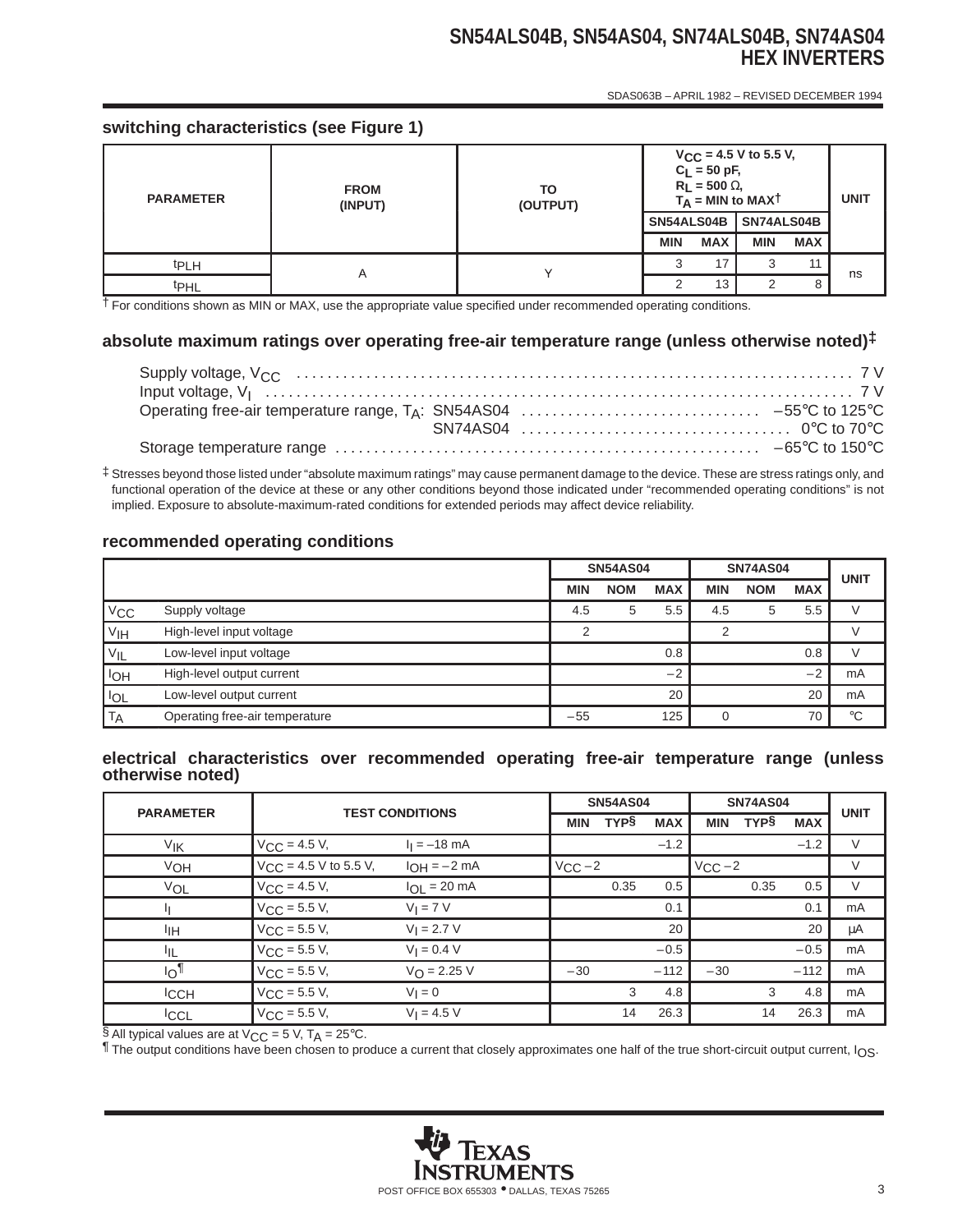# **SN54ALS04B, SN54AS04, SN74ALS04B, SN74AS04 HEX INVERTERS**

 SDAS063B – APRIL 1982 – REVISED DECEMBER 1994

### **switching characteristics (see Figure 1)**

| <b>PARAMETER</b> | <b>FROM</b><br>(INPUT) | TO<br>(OUTPUT) | $V_{CC}$ = 4.5 V to 5.5 V,<br>$C_L = 50$ pF,<br>$R_L$ = 500 $\Omega$ ,<br>$T_A$ = MIN to MAXT | <b>UNIT</b> |                 |            |    |
|------------------|------------------------|----------------|-----------------------------------------------------------------------------------------------|-------------|-----------------|------------|----|
|                  |                        |                | <b>SN54AS04</b>                                                                               |             | <b>SN74AS04</b> |            |    |
|                  |                        |                | <b>MIN</b>                                                                                    | <b>MAX</b>  | <b>MIN</b>      | <b>MAX</b> |    |
| <sup>t</sup> PLH |                        |                |                                                                                               | 6           |                 | 5          |    |
| t <sub>PHL</sub> | А                      |                |                                                                                               | 4.5         |                 | 4          | ns |

† For conditions shown as MIN or MAX, use the appropriate value specified under recommended operating conditions.